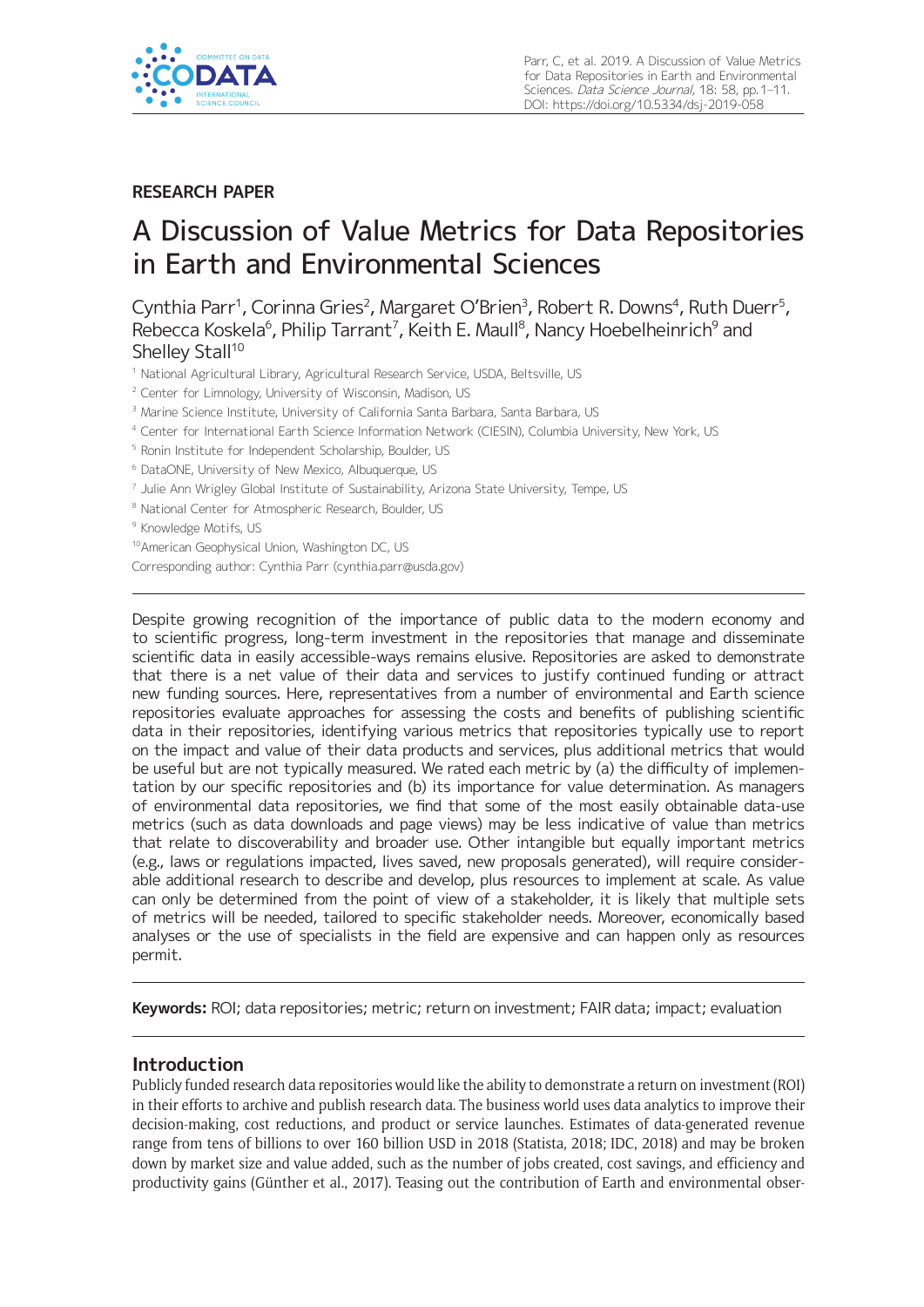vation data to these revenue estimates is difficult, however, it is important to note that some of the most valuable uses of environmental data are in emergency response management (Dubrow, 2018; Pinelli et al., 2018), drought monitoring (Bernknopf, et al., 2019), pollution assessment, agricultural production and groundwater quality (Forney, et al., 2012), fisheries and water management, logistics and trade, and on longer time scales, in real estate development, risk assessment and the insurance industry (Voosen, 2017; Downs, 2018).

Beyond commercial value, are the returns that accrue to the scientific enterprise itself. While the impact of open and accessible data on accelerating certain areas of science is still an active discussion (Gewin, 2016), a number of positive measures are emerging, e.g., increased numbers of publications by data publishers themselves (Milham et al., 2018) and up to a 25% increase in citations when the data were published in an open repository (Colavizza et al., 2019). Even harder to measure and usually not part of monetary analyses are the intangible benefits to society. For example, the ability to predict – based on data – environmental habitability and needed changes in lifestyle are priceless, but not valueless. Societal impacts are often captured anecdotally (e.g. Ramapriyan and Behnke, 2019; NOAA 2019), or in major impact reports (IPCC 2014). Data repositories are essential to the functioning of these activities as well.

Determining a monetary return from funds invested in the research data repositories that house these data remains challenging. In part, this is due to a lack of hard metrics (Dillo et al., 2016). The few comprehensive ROI studies of research data repositories do not distinguish between the impact of publicly available data and related research services; for these together they estimate ROI between 2- and 10-fold (Beagrie and Houghton, 2013). Beagrie and Houghton's (2013) analyses of the value and impact of three data centers in the UK (Archeology, Economics and Atmospheric sciences) examined complex metrics, ranging from value estimations to both users and depositors of data which measured social welfare, work-time savings, and explored non-economic benefits. They found that data centers contribute to significant increases in research production and that the value to users exceeds their investment in data sharing and curation. Qualitatively, academic users reported that having the data preserved for the long-term, with the repositories targeting dissemination, was the most beneficial aspects of depositing data there. Kuwayama and Mabee (2018) described similar results from impact assessments of the socioeconomic benefits of satellite data applications at different decision-making scales, and report on efforts to measure the benefits to human health of data on air quality and harmful algal blooms. They also summarized other analyses of very specific stakeholder groups, e.g., for the value of Landsat mapping to the gold mining sector and of a frost prediction application to tea farmers in Kenya.

Analyses to quantify benefit in economic terms are complex in that they require expertise in several fields typically unrelated to the repository itself (e.g., social sciences, economics, survey statistics). They are expensive to perform and time-consuming, and so happen only rarely; and typically only for repositories with long lifespans and relatively large user communities. Beagrie and Houghton's reports (2013) were commissioned and funded by national agencies over a period of two years, not by the repositories themselves. Moreover, methods for determining the economic value of repositories might necessarily vary dramatically among scientific domains. Thus, it seems worthwhile to adopt a practical approach that can help repositories demonstrate their value efficiently, on short time scales, and within the context of their disciplines.

The Make Data Count (MDC) project is an initiative to design and develop consistent, standardized metrics that measure accesses of individual research datasets (Kratz and Strasser 2015a), an essential step towards realizing comparable metrics of reuse. MDC surveyed scholars and publishers to determine which data-use metrics and approaches would offer the most value to the research community. Data usage or access metrics for research data were an important indicator of impact by researchers and other stakeholders, second only to data citations (Kratz and Strasser 2015b). However, standards were lacking on how usage metrics should be collected and reported, so the MDC project collaborated with COUNTER, a non-profit organization, which provides the Code of Practice for Research Data Usage Metrics (Fenner et al., 2018) so that publishers and vendors can report consistent, credible and comparable usage data for their electronic resources. Here, we build on the MDC work by focusing on indicators of the value of a repository managed as a whole rather than that of individual datasets.

Repositories are experiencing increased expectations, e.g., to meet criteria for making their data holdings "FAIR" (Findable, Accessible, Interoperable and Reusable, Wilkinson et al., 2016, Stall et al., 2018; GO FAIR, 2016), to align with schema.org (Guha et al., 2015), and ensure that content is machine readable. Previously, repository stakeholders were mainly research funding agencies and researchers; that group has now expanded to include publishers of academic journals and international audiences; yet these new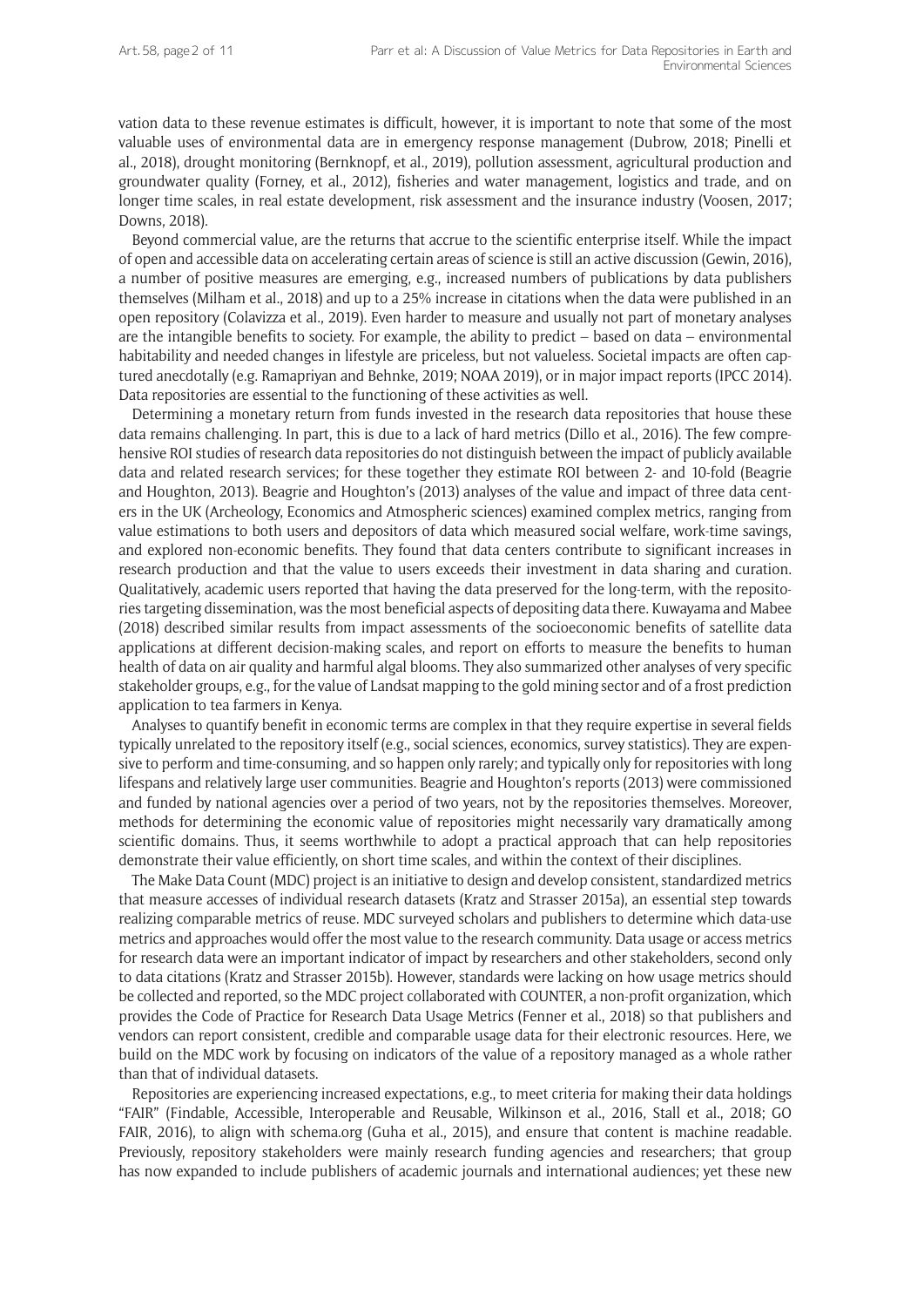stakeholders typically do not provide the resources required to implement and maintain the capabilities needed. Consequently, additional requirements that may not provide a clear benefit to primary stakeholders are difficult for repositories to embrace.

This paper explores these increasing challenges in assessing the value of repositories. For background, we introduce generally recognized categories of costs and benefits of publishing data in dedicated repositories. We then describe an approach for quantifying the value of data repositories, assembling possible metrics to measure both the costs and the benefits they create and report on an exercise to closely evaluate and prioritize these metrics, with recommendations intended to guide metrics development and refinement. Ultimately, repositories want to be sure they are worth the funding they receive, and a reduced set of consistent, streamlined, and meaningful metrics will help.

#### **Background: the costs and benefits of publishing data in repositories**

We define 'data publishing' as the process of making data accessible in a public repository that provides a defined level of professional services. Net value requires evaluating both costs and benefits, where benefits should go beyond financial considerations to include broader societal benefits.

#### Costs

Cost metrics are an important component of any business (Rubin 1991, Phelps 2003), in that they ensure that expenses are understood and contribute to operational decisions and strategic planning. In principle, measuring these is relatively simple. Data repositories may be more similar to libraries or museums, although those have far more costs associated with physical infrastructure than do data repositories (e.g, Lawrence et al., 2001). When funding data publication in a repository, costs can be categorized into four areas that focus on typical aspects of physical infrastructure and personnel (expertise, time, salary), and are usually outlined in operational budgets. (**Table 1**, Curation Cost Exchange, 2018).

#### Benefits

Benefits are less straightforward to articulate and translate less easily into financial terms (compared to costs). Although the view that making data publicly available for reuse will benefit science or society has been contested (Lindenmayer and Likens, 2013; Longo and Drazen, 2016), many scientists, professional societies, funding agencies and journal publishers agree on its overall benefits, summarized in **Table 2** (McNutt, 2016, AGU 2013, Baker et al., 2015, Popkin, 2019, Wilkinson et al., 2016, Starr et al., 2015, Piwowar et al., 2011).

## **Approach**

This work began under a National Science Foundation grant, which brought together data and repository managers interested in pathways for increased, sustainable collaboration and coordination to benefit both research networks and individual data use scenarios. In late 2015, a collaboration area developed within the Federation of Earth Science Information Partners (ESIP, http://esipfed.org) for further activities, of which one was to consider frameworks for describing Return on Investment (ROI) in data repositories.

In a series of workshops and teleconferences, thirteen self-identified data curation specialists representing seven environmental data repositories and two data-aggregation facilities (listed under Notes, below) reviewed the literature and current practices for assessing data repository value. They identified and categorized 50 specific metrics (Appendix 1) for measuring the costs and benefits that were applicable to environmental data repositories. As an exercise, each individual scored each metric with respect to its importance to measuring repository value on a scale from 'not valuable, not applicable, or unclear', 'low', 'moderate', to 'high'. Importance was generally understood as how critical the metric was to demonstrating repository value and was judged based on the extensive experience that curation specialists brought to the discussion.

Each repository scored each metric by its ease of implementation categorized as 'metric is already collected','metric not collected, but could be collected easily', 'collection will require nominal additional resources', 'metric could not be implemented without new actions, such as research on its methodology, a refined definition or guidelines, significant additional funds or community policies.' Scorings are somewhat subjective and only roughly quantitative, but the activity allowed us to closely consider the metrics for trends and recommend priorities for adoption or further discussion. No attempt was made here to assign monetary values to any metric. This work was not intended to be an independent survey; in that a group of repository representatives both identified the metrics and scored them. However, the group brought both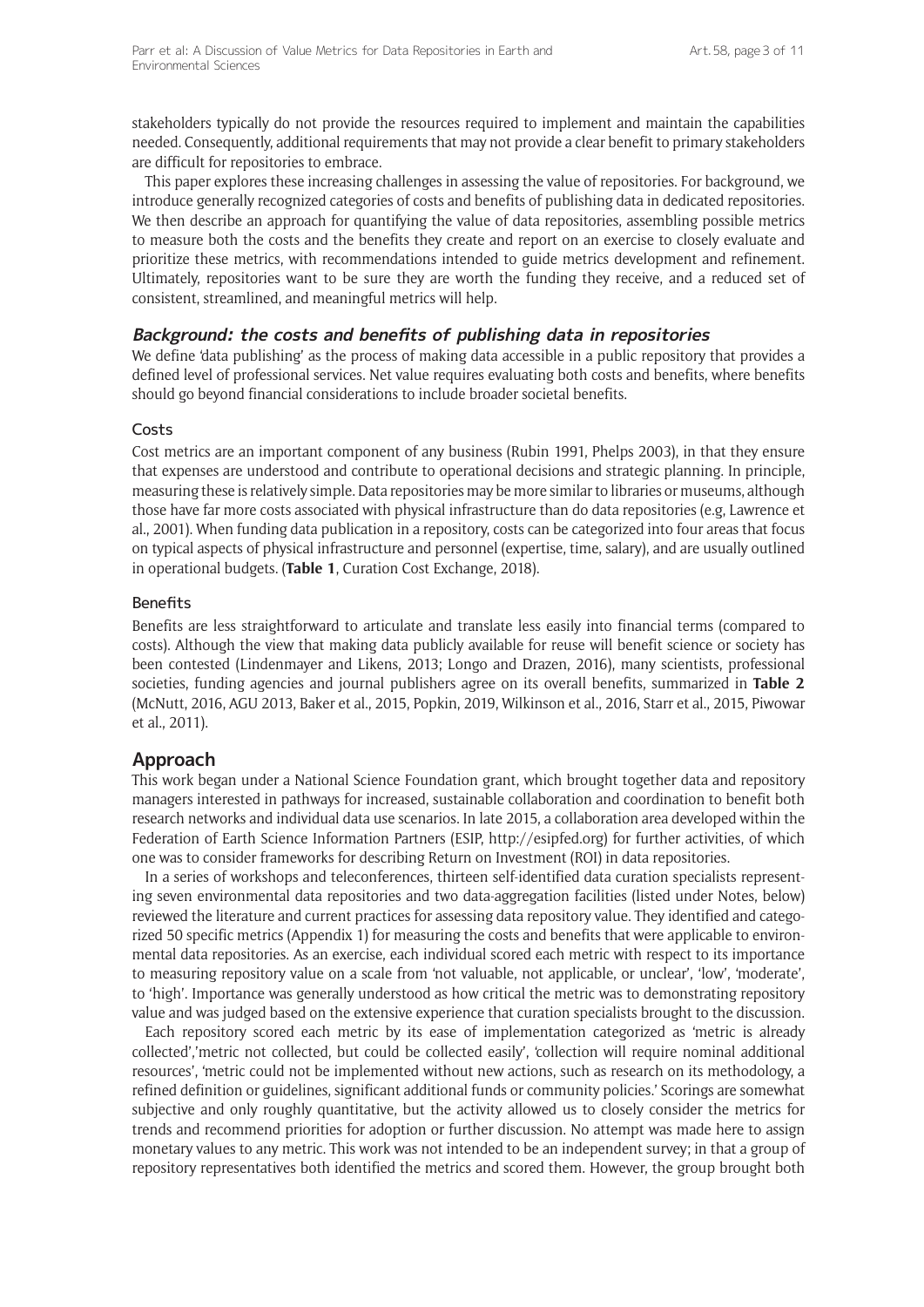**Table 1:** Cost categories (adapted from Curation Cost Exchange 2018).

| 1.1.<br><b>Cost of Initial</b><br>Investment | Gathering requirements, preservation planning, development of repository platform (hardware,<br>software licenses) and search and access capabilities, development of policies for data<br>acceptance and retention.                                                                                                                                                                                                                                                                                                                                                                                                                                                                                                                                                                                                                                                                                                                                                                                                                                                                                                    |
|----------------------------------------------|-------------------------------------------------------------------------------------------------------------------------------------------------------------------------------------------------------------------------------------------------------------------------------------------------------------------------------------------------------------------------------------------------------------------------------------------------------------------------------------------------------------------------------------------------------------------------------------------------------------------------------------------------------------------------------------------------------------------------------------------------------------------------------------------------------------------------------------------------------------------------------------------------------------------------------------------------------------------------------------------------------------------------------------------------------------------------------------------------------------------------|
|                                              | Costs can vary widely depending on the scope of the requirements, the suitability of off-the-<br>shelf software, and the time required for initial set up, testing and evolution to full production.<br>Requirements may be imposed by the funder or the interests of the scientific community which<br>influence the repository's design and infrastructure.                                                                                                                                                                                                                                                                                                                                                                                                                                                                                                                                                                                                                                                                                                                                                           |
| 1.2.<br><b>Cost to Publish</b>               | Data acquisition, appraisal, quality review, standards-compliant metadata preparation and<br>dissemination, overhead, marketing, user support.                                                                                                                                                                                                                                                                                                                                                                                                                                                                                                                                                                                                                                                                                                                                                                                                                                                                                                                                                                          |
|                                              | The variety of scientific communities needs leads to a variety of curation practices and repository<br>goals, with costs partly depending on the data source. Earth and environmental data naturally<br>ranges from the relatively homogeneous, e.g., from sensors or instruments to highly complex<br>organismal observations and physical samples (biological, chemical, geoscience) under both<br>ambient conditions and from experimental manipulations. Large, mission-centric reposito-<br>ries (e.g., satellite data) have costs generally tied to data collection. Repositories serving many<br>individual data producers rely considerably on their contributors' expertise and time which<br>distributes part of the curation cost to those projects. Repositories that are primarily aggregators<br>(whose goal is to collect a variety of metadata or sources for indexing) rely on a minimum level of<br>metadata standardization from their sources; their costs typically arise from resolving incoherent<br>source data and heterogeneous metadata, with related outreach efforts to improve practices. |
| 1.3.<br><b>Cost to Add</b><br>Value          | Data dissemination planning, processing, data product development, and quality control of the<br>new data products, overhead.                                                                                                                                                                                                                                                                                                                                                                                                                                                                                                                                                                                                                                                                                                                                                                                                                                                                                                                                                                                           |
|                                              | Varies greatly among repositories, but may represent the most visible return, or possibly even<br>an opportunity for commercialization. Some raw data will have already received comprehensive<br>processing to make them further useable. The concept of "Analysis Ready Data" are applied in<br>other domains with value-adding steps by repository to target uses from multiple disciplines,<br>non-research uses (e.g., policy makers, general public, education), or per the demand by such<br>groups for the development of specific data products (Baker and Duerr, 2017). The cost for tasks<br>to add value depends greatly on data types, diversity and envisioned uses.                                                                                                                                                                                                                                                                                                                                                                                                                                      |
| 1.4.<br><b>Cost to Preserve</b>              | Anticipated retention period, facilities system maintenance, enhancements, and migration; staff<br>development and technology upgrade.                                                                                                                                                                                                                                                                                                                                                                                                                                                                                                                                                                                                                                                                                                                                                                                                                                                                                                                                                                                  |
|                                              | While tracking existing needs is relatively straightforward, future costs may be more difficult to<br>predict. Preservation costs are greatly influenced by technological change (e.g., new hardware,<br>standards, vocabularies, storage formats), and new requirements and data policies that must<br>be translated into repository operations (Maness, et al., 2017, Baker and Duerr, 2017). Itera-<br>tive migration necessitates expenses in development, data and metadata conversion and user<br>engagement, sometimes without immediately noticeable changes in service. Moving from<br>supporting primarily data publishing to supporting data which are frequently reused requires<br>new services and possibly, value-added products.                                                                                                                                                                                                                                                                                                                                                                        |

deep and broad experience in repository management, technology implementation, user support, data curation, and in obtaining funding for repository operations. Because this was merely an exercise, we refer to the outputs of that exercise in an associated dataset (Gries et al., dataset: 2018). In this discussion, the metrics tallied in the accompanying dataset are denoted by *italics.* 

#### **Findings**

Of the 50 identified metrics, 30 measure the benefit (or value) created by holding datasets and making them accessible from a repository, and 20 measure the direct costs related to curation, publication and preservation of those same holdings.

In total, 35 (70%) of the 50 identified metrics had been implemented by at least one repository. Eleven (22%) were implemented by only one repository, however, for most of those, several repositories stated that they would be able to implement them with no additional resources, indicating that if these metrics were to be included in a set of unified guidelines, they could be addressed quickly.

In general, highly variable responses reflect that major aspects of operation differ greatly among repositories (even within the research domain of Earth and environmental sciences), and that all repositories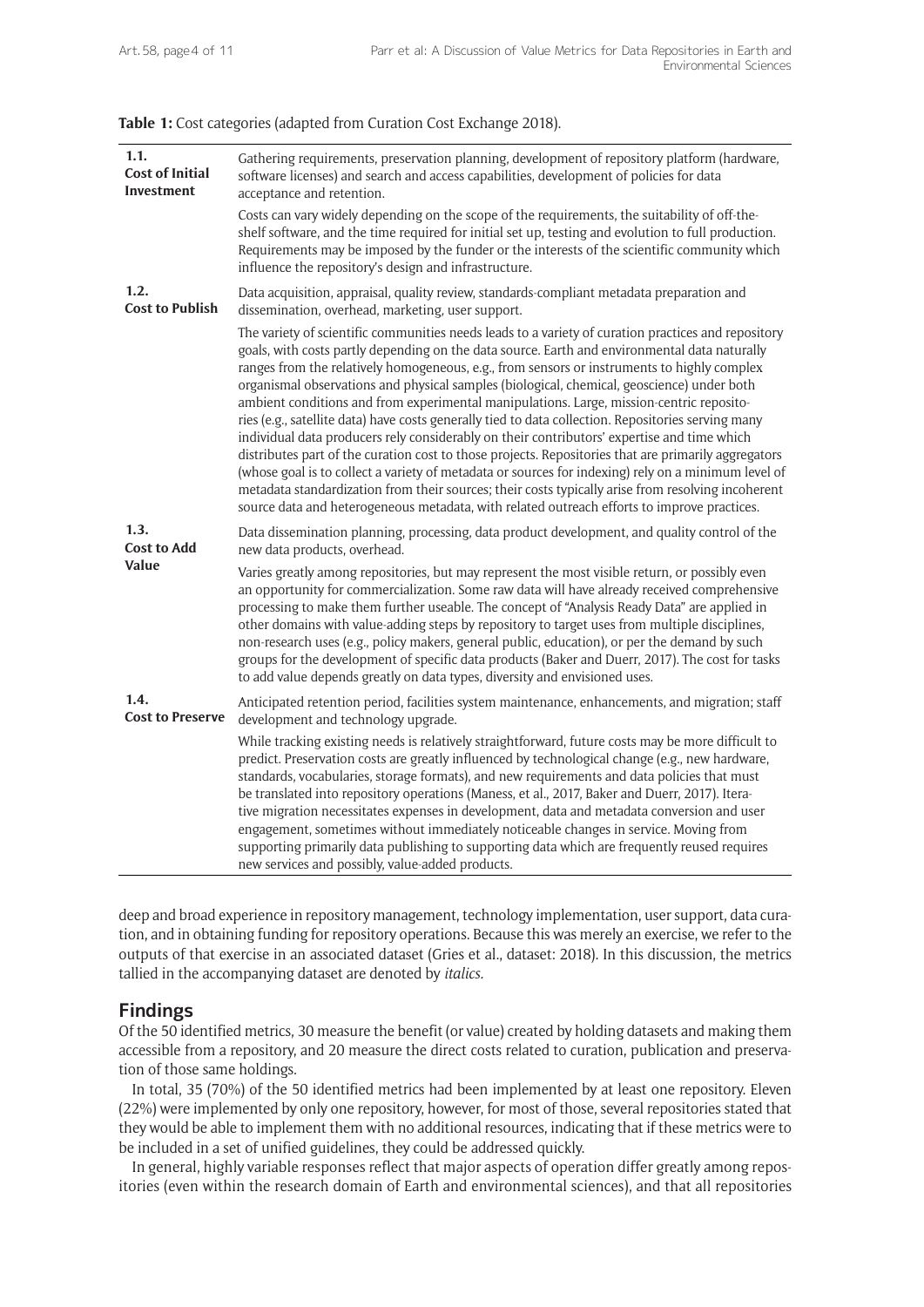| <b>Table 2:</b> Generally accepted benefits of publishing data in an open repository. |  |  |
|---------------------------------------------------------------------------------------|--|--|
|---------------------------------------------------------------------------------------|--|--|

| 1.1. Avoidance of<br><b>Data Generation</b><br>Costs     | Data gathering is expensive; offering reusable data avoids the cost of recreation.<br>Data value may be easily estimated as the cost to create; however, the future value of data<br>cannot be predicted and different kinds of data will have different useful lifespans, gener-<br>ally dependent on how easy or expensive data are to create and whether they lose or gain<br>in applicability over time. It may be feasible to recreate experimental data, but it generally<br>is impossible to recreate observational field data.      |
|----------------------------------------------------------|---------------------------------------------------------------------------------------------------------------------------------------------------------------------------------------------------------------------------------------------------------------------------------------------------------------------------------------------------------------------------------------------------------------------------------------------------------------------------------------------------------------------------------------------|
| 1.2. Efficiency of<br>Data Management                    | Infrastructure investments benefit all data producers; central programming functions for<br>data search and access improve discoverability and reduce distribution costs to researchers;<br>efficiency benefits are most obvious in repositories serving a large number of single investi-<br>gators, though all repositories keep large amounts of data safe by upgrading hardware and<br>software as technology changes, and by managing services, such as unique identifiers (e.g.,<br>Digital Object Identifiers, DOI).                 |
|                                                          | Data repositories can be compared to specialized analytical laboratories as they employ<br>an expert workforce having specific skills in data curation and preservation that ensure<br>the quality and interoperability of their holdings. Once data have met curation standards,<br>repositories maintain continued usability capabilities and working life beyond the lifespan<br>of the original creator's data storage options by addressing format obsolescence and other<br>issues.                                                   |
| 1.3. Long-term<br><b>Usability and re-use</b><br>of Data | Implementing sustainable data curation, stewardship, metadata capture, and quality of<br>data and metadata enables meta-analyses, innovative re-use for new science or applications.<br>Lengthening the working life of data creates enduring value by enabling subsequent usage<br>over time. Ongoing stewardship can support new uses and user communities. Properly<br>curated, data can be combined or analyzed with data that will be collected in the future<br>and allows the ability to build upon prior work (Starr et al., 2015). |
| 1.4. Transparency of<br><b>Scientific Results</b>        | Making data publicly available in a repository is an important step toward transparency and<br>reproducibility of research, which in turn assures credibility of scientific results (McNutt et<br>al. 2016) and the ability to build on prior work.                                                                                                                                                                                                                                                                                         |
|                                                          | Historically, best efforts have been made to preserve publications and the salient data<br>published in them. In modern publishing, data needs to be managed and published as a<br>product in its own right (Downs et al., 2015).                                                                                                                                                                                                                                                                                                           |
| 1.5. Value Added<br><b>Data Products</b>                 | Some repositories increase data utility via pre-processing, semantic and format standardiza-<br>tion, data aggregation and interpretation, and specific tools that support the creation of<br>new data products, uses and audiences beyond the original data users (e.g. general public,<br>policy makers, education and outreach) (Baker et al., 2015).                                                                                                                                                                                    |

were already tracking several metrics, although the suites differed. Across both metric types (cost and benefit), on average the repositories had already implemented 13 (range 4–20), with another 15 rated as simple to implement (mean, range 10–29, Gries et al., 2018 dataset). An average of 15 were judged to require significant additional research, extensive resources or outside expertise. Overall, seven (40%) of the 18 metrics ranked most important were not implemented by any of the repositories. More than half of the metrics in two categories were ranked as important but were not implemented. These were metrics related to "Value-added Data Products (Benefits, see **Table 2**)", and "Cost to Preserve (Costs, see **Table 1**)."

Metrics for costs were generally easier to implement than those for benefits. The metrics most likely to be implemented were related to categories commonly found in budgets: direct costs (e.g., *Hardware*) and for personnel, (both as general *staff positions*, and as the primary *cost of software development*). Most of those metrics were already measured.

With respect to benefits, ease of implementation scores fell into three broad groupings (**Table 3**). Note that the metrics that were most likely to have been implemented or took little effort and resources were those that could be gleaned from the data holdings themselves or from server logs.

Interestingly, a few repositories had already implemented some of the metrics that were ranked important yet difficult (e.g., *use of data in papers*, *reduced storage cost to users*, and *user satisfaction*). Such implementation generally required significant planning, staff time and effort, and confirmed the judgement by more than half of the repositories that implementation would be expensive.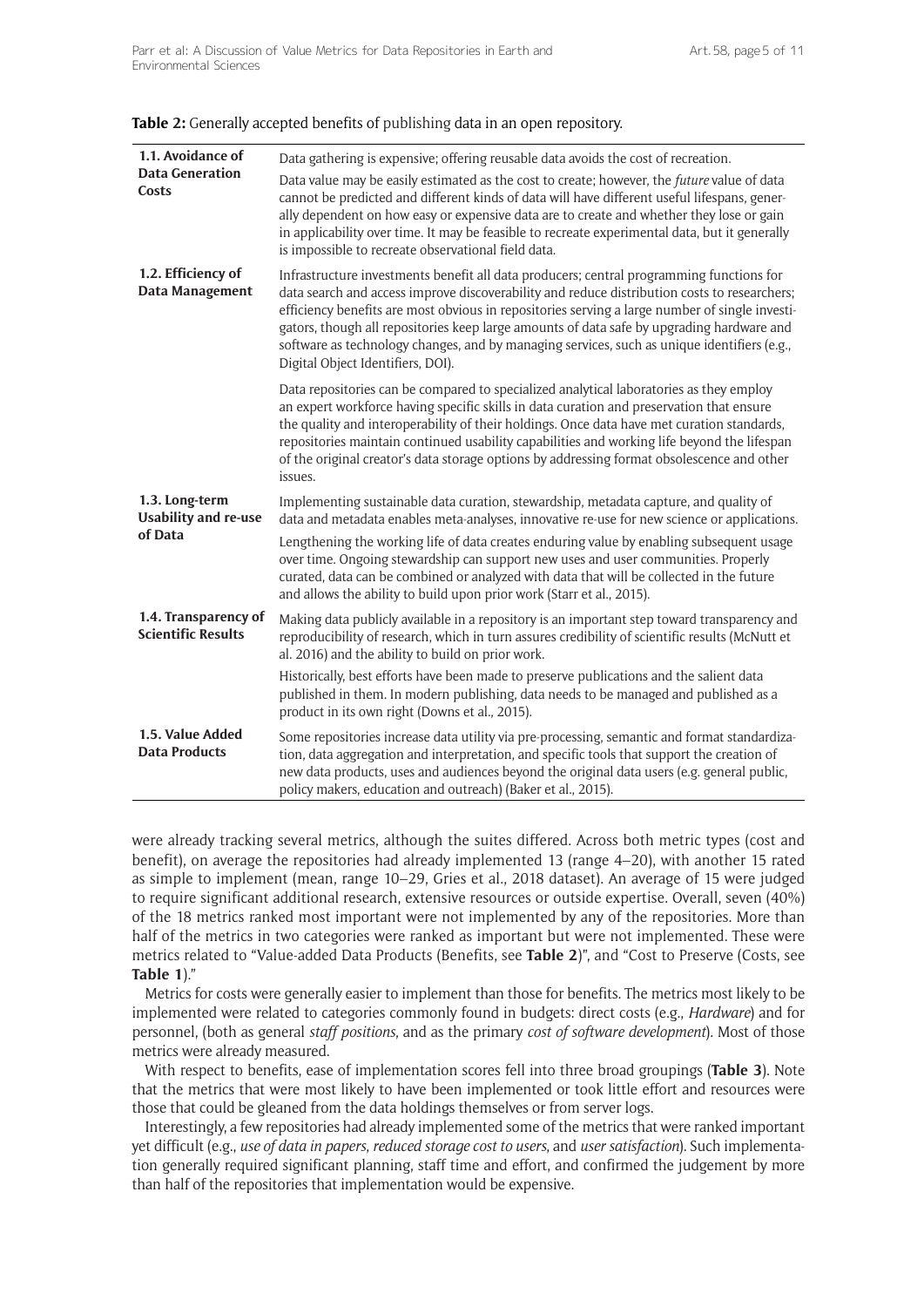**Table 3:** Summary of findings on ease of implementation of repository benefit metrics. For detailed list and description of metrics see Appendix A. Here the metrics are not necessarily named individually but restated in general terms.

| <b>Currently measureable by</b><br>most repositories                                                          | Derived from data holdings: Temporal, spatial and subject coverage;<br>Value of repository services: number of data submitters and users supported, grants<br>or projects served, workforce development achieved; cost savings for trustworthy<br>data storage and distribution per submitter.<br>Support for reuse: completeness of metadata; expressiveness of metadata standard;<br>presence and enforcement of data/metadata quality policies.<br>Data reuse: Numbers of downloads, page views, or distinct IP addresses accessing<br>the data, of metadata pages accessed, data products and specific tool accessed; time<br>spent at the site. |
|---------------------------------------------------------------------------------------------------------------|------------------------------------------------------------------------------------------------------------------------------------------------------------------------------------------------------------------------------------------------------------------------------------------------------------------------------------------------------------------------------------------------------------------------------------------------------------------------------------------------------------------------------------------------------------------------------------------------------------------------------------------------------|
| <b>Possible in the foresee-</b><br>able future with research,<br>advanced technology and<br>changed practices | Scientific impact: extracted with artificial intelligence technologies from current<br>publications, webpages, blogs, proposals and data management plans, and more<br>reliably based on standardized data citations once practice is established.                                                                                                                                                                                                                                                                                                                                                                                                   |
| Requiring major additional<br>resources and expertise                                                         | Surveys: interviews to ascertain user satisfaction and perceived impact on research<br>success (research enabled, time saved, new questions developed).<br>Economic and societal impact: of data and data products beyond scientific use, or<br>for fraud avoidance.                                                                                                                                                                                                                                                                                                                                                                                 |

Among all benefits metrics, the rate of implementation did not correlate positively with being evaluated as 'important'. E.g., three metrics related to users' interactions are *finding* and *accessing* data, and actual *downloads*. Interestingly, of these the first two (*finding* and *accessing* data) were deemed far more important than actual *downloads*, which ranked near the bottom in importance – yet number of *downloads* is a frequently implemented metric (likely due to its ease) while feedback on users ability to successfully find data of interest is hard to obtain.

Three metrics, *specific costs of preservation and related infrastructure*, *user support*, and *enabling future access* were the only metrics to consistently receive a high Importance score. However, this group – at best – were measured at only 40% of repositories. Only one repository (NCAR Research Data Archive) has a mechanism for anticipating future costs. Most (seven out of nine) were not yet able to implement this metric for various operational reasons.

Other benefits metrics ranked as important involved the ability to count data *use in publications* or citations and track *impact on societal priorities*. These reflect a repository's ability to promote efficient data management, to provide for long-term usability of its data holdings, including the generation of new knowledge (proposals, studies), and to create value-added products. However, with the exception of being able to tally possible reuse (e.g., via page or catalog visits), many repositories had no current or planned mechanism to collect these, agreeing that a change in data citation practice, and more research or discussion were needed.

#### **Discussion**

The broad range of perspectives reported here reflects the repositories' diverse pre-existing priorities, technology choices, user interaction history, and resources, and occasionally, differences in interpretation. Varying degrees of effort are required to implement the different metrics types (e.g. **Table 3**). Budget-related and tangible metrics (e.g., *FTE*) are relatively easy to measure as are the *number of downloads from server logs.* However, the repository managers in this group rated *downloads* and *total page views* as lower in importance than did the Make Data Count project Kratz and Strasser (2015b). This generally reflects the uncertainty that downloads are a reliable correlate of use or impact, given the lapse in time between download, use, decision-making, and knowledge gained, and the difficulties tracking that pathway. These scores also reflect lingering concerns about over-standardization and interpretation. A simple measure like *downloads* ignores the volume of data downloaded; moreover, the repository will have done a better job if users do not need to download data excessively. However, *number of downloads* is typically valued by scientists publishing data and several community efforts are underway to standardize and track the number of dataset downloads (Kratz and Strasser 2015b). Generally, explicit *data citations* were rated as much more important here, which is consistent with Kratz and Strasser (2015b), though this tracks academic use only.

The metrics considered most important to a detailed understanding of value are typically intangible (e.g., the *benefits to future knowledge* or understanding the *impact on policy*, and *cost of ensuring future access*),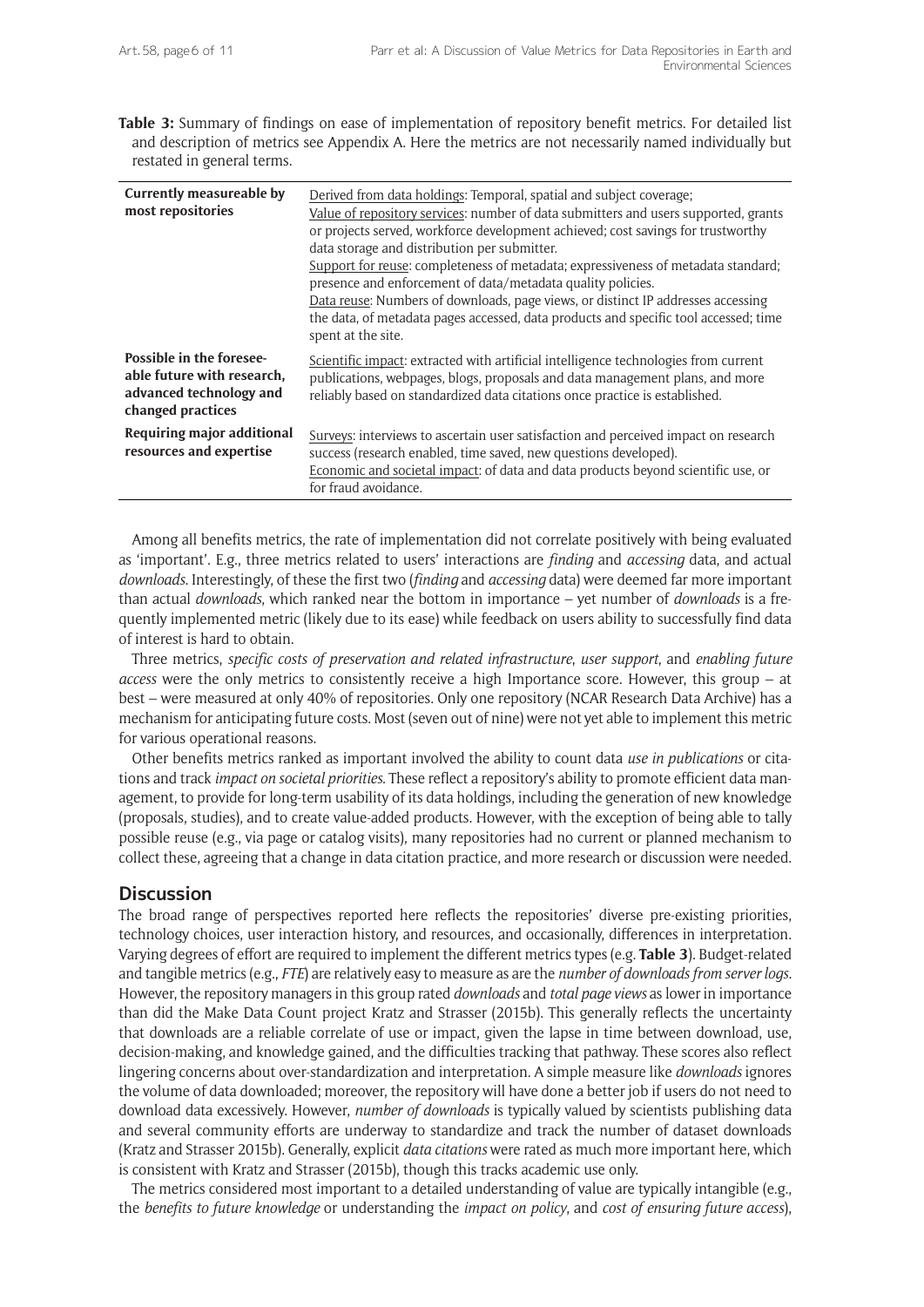and will be a challenge to measure at all, much less measure consistently. The expectations of funding agencies to make data available with minimal conditions, i.e. without requiring account registration or user identification, dramatically reduces opportunities for gathering more detailed customer related metrics. If contact details are not collected at the time of download, e.g., by forms, questionnaires or log-in, the repository has limited ability to follow up with the user regarding the perceived quality of data and metadata, or the value and relevance to the intended purpose. Across all categories would be the need to balance the requirement for free access and privacy-compliant practices with requests from funding agencies or institutions to report on data usage, or even from the user communities themselves (e.g. to generate personalized data use statistics). This is an area of continued discussion with recognised benefits and disadvantages on all sides of the argument.

Given these limitations and the fact that many easily acquired benefit metrics are hard to translate into a comparable value for data (Kratz and Strasser 2015b) or repositories, data citation has been identified by this group and many others (e.g., https://datacite.org/, Kratz and Strasser 2015a) as the best metric for measuring 'value of repository' to the science community, if not the larger world. However, data citation is still evolving as a practice (Parsons, MA, et al., 2019, Garza and Fenner 2018, Data Citation Synthesis Group 2014, and references therein), and is neither a direct analog to paper citation nor firmly established within the Earth and environmental science communities. Hence, several represented repositories have resorted to manual linking of datasets to publications based on expert knowledge and manual or semi-automated literature searches. Wider implementation of Scholix will certainly help here (Cousijn, et al., 2019). In the future, we expect that reliable metrics about academic use will be based on standardized data citation practices. Established practices in turn, could form the training datasets for artificial intelligence technologies that more fully measure complex metrics (e.g., *policy impacts*) which extract usage from publications, laws and regulations, webpages, blogs, proposals, and data management plans.

Major additional resources or expertise will be required for socio-economic metrics that rely on user surveys and interviews to assess satisfaction and perceived value and impact; these include metrics such as *research enabled*, *time saved*, *new questions developed*, the *economic impact* of data and data products on society beyond scientific endeavors, and even the repositories' ability to engage the public and its scientific and data management communities. Those types of societal value and impact metrics require expertise generally not found among data curators or repository managers and necessitate targeted resources or funding for survey techniques and economics to simply define, let alone carry out. For example, the methods of Tanner (2012) for measuring impact of digital resources from memory institutions, such as museums and libraries could be adapted for use in this context. Some US federal agencies, e.g., the National Aeronautics and Space Administration (NASA), fund annual customer satisfaction surveys, with results typically driving repository activity over the next year. NASA also collects and has historically sponsored the creation of stories about the use and impact of particular types of data (Ramapriyan and Behnke, 2019). In some instances repositories have been able to obtain funding for advanced products including science analyses to support products for newly identified audiences (Baker et al., 2015).

Some agencies or networks have specifically targeted data synthesis and reuse efforts instead of new data creation, sometimes awarding funds primarily on that basis. These efforts will highlight the importance of initiatives such as "FAIR Data Principles" (Wilkinson, et al., 2016). For example, the Belmont Forum encourages new science to come from existing data concomitantly, even requesting examples of successful research working side-by-side with data management (Belmont Forum, 2018). The Marine Biodiversity Observation Networks specifically target existing long-term research-grade data to model practices for networks of scientists, resource managers and end-users (Wetzel et al., 2015). Repository curation and preservation services make these types of integrated, synthetic research possible.

#### **Recommendations and conclusion**

- 1. Sponsors should invest in research on defining the most important complex benefit metrics, support their implementation, and support evolving repository practices in this new environment. Repositories should be involved in the research components to ensure applicability and feasibility.
- 2. An initial set of metrics for regular reporting by environmental science repositories should be those that are already measurable and generally useful, with consistent dashboards (such as those noted above or promoted by Make Data Count), but repositories should progressively develop specific metrics to suit their individual stakeholders, while coordinating with similar repositories to avoid duplication of effort.
- 3. Stakeholders should be aware that many extant ROI calculations from economics-based analyses or specialists are expensive and will happen only when resources permit.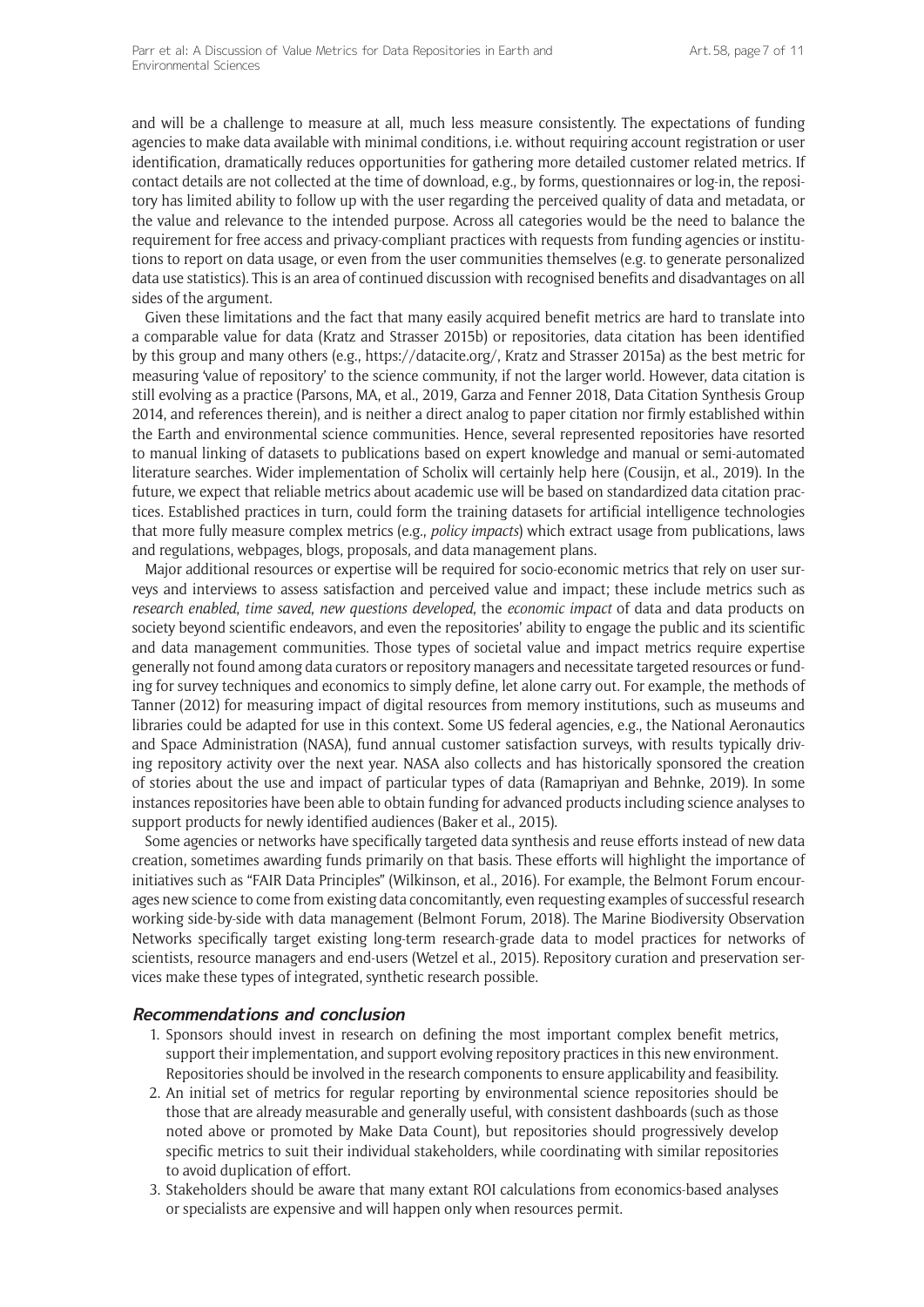Without the investment of curation and long-term funding of repositories to preserve their data holdings, further research with today's irreplaceable data will not be feasible. Repositories measure what is valuable to their stakeholders and reasonable to collect given their budgets and missions. Future science and societal needs will help determine the value of the long-term investment.

As research data publishing and data repositories continue to mature into an integral part of our scientific research endeavors, we should expect to gain a better understanding of the costs and benefits of publishing and preserving research data. We should also expect to see a rationalization of the repository landscape with refined practices for how and where research data are curated. It may be determined that fewer repositories will better leverage the investments made in infrastructure, or alternatively metadata aggregators will provide an ideal entry point into smaller, discipline-focused repositories. Either way, our goal should be to maximize the availability and usability of the data produced. By achieving this goal we can ensure that we extract the maximum value from our research funding while also improving the transparency and credibility of the conclusions drawn.

# **Data Availability Statement**

Gries et al., 2018. (see References).

## **Notes**

Ag Data Commons, https://data.nal.usda.gov, http://doi.org/10.17616/R3G051;

Environmental Data Initiative, https://environmentaldatainitiative.org. http://doi.org/10.25504/FAIRsharing.xd3wmy;

DataONE, https://www.dataone.org/, http://doi.org/10.17616/R3101G;

Interdisciplinary Earth Data Alliance (IEDA) https://www.iedadata.org/ http://doi.org/110.25504/FAIRsharing.be9dj8;

NASA DAAC at National Snow and Ice Data Center (NSIDC), https://nsidc.org/daac/;

Exchange for Local Observations and Knowledge of the Arctic (ELOKA), https://eloka-arctic.org/;

NASA Socioeconomic Data and Applications Center (SEDAC), https://sedac.ciesin.columbia.edu/;

NCAR Research Data Archive (RDA), https://rda.ucar.edu/, http://doi.org/10.17616/R3H01T;

Laboratory for Atmosphere and Space Physics (LASP), http://lasp.colorado.edu/home/

# **Additional File**

The additional file for this article can be found as follows:

• **Appendix A.** Metrics examined. DOI: https://doi.org/10.5334/dsj-2019-058.s1

# **Acknowledgements**

This work was supported by the National Science Foundation grant DBI-EAGER 1500306. The contributions of Cynthia S. Parr were supported by the by the U.S. Department of Agriculture, Agricultural Research Service (Project # 8260-88888-003-00D). The contributions of Robert R. Downs were supported by the National Aeronautics and Space Administration (NASA) under Contract 80GSFC18C0111 for the Socioeconomic Data and Applications Distributed Active Archive Center (DAAC). The contributions of Rebecca Koskela were supported by The National Science Foundation Grant 1430508. The contributions of Ruth Duerr were supported by the National Science Foundation Grant 1513438. The contributions of Shelley Stall were supported by the American Geophysical Union. USDA is an equal opportunity provider and employer.

# **Competing Interests**

The authors represent the repositories that are described in this article.

## **References**

- **AGU.** 2013. Earth and Space Science Data Should Be Credited Preserved Open and Accessible as an Integral Responsibility of Scientists Data Stewards and Sponsoring Institutions. September, 2015. Available at: https://sciencepolicy.agu.org/files/2013/07/AGU-Data-Position-Statement-Final-2015.pdf [Last accessed 24 July 2018].
- **Baker, KS** and **Duerr, RE.** 2017. Research and the changing nature of data repositories. Chapter 1 in: Johnston, L (ed.), *Curating Research Data: A Handbook of Current Practice, Volume One: Practical Strategies for Your Digital Repository*, 33. Chicago, IL: Association of College & Research Libraries.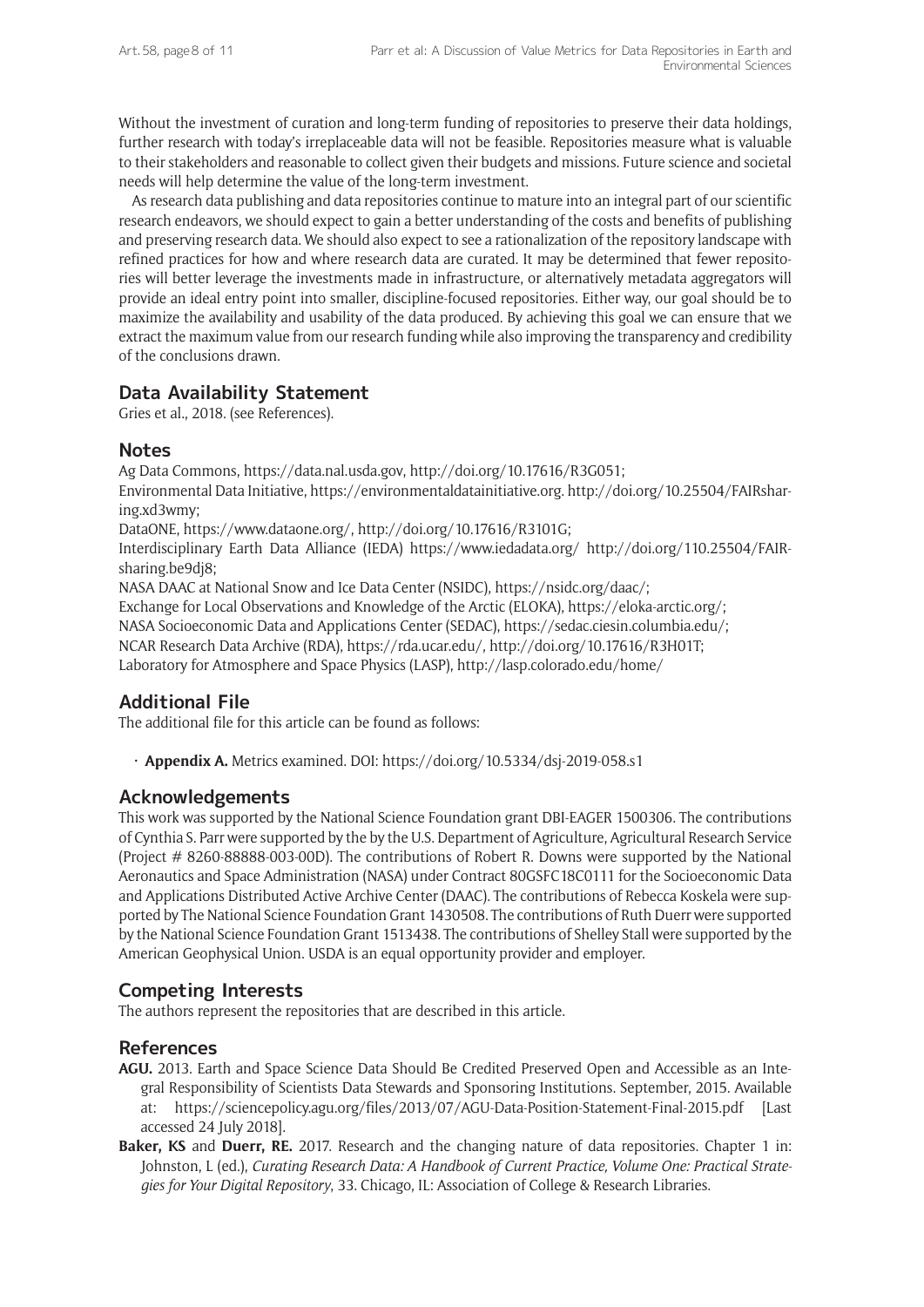- **Baker, KS, Duerr, RE** and **Parsons, MA.** 2015. Scientific knowledge mobilization: Co-evolution of data products and designated communities. *International Journal of Digital Curation*, 10(2): 110–135. DOI: https://doi.org/10.2218/ijdc.v10i2.346
- **Beagrie, N** and **Houghton, J.** 2013. The Value and Impact of Data Sharing and Curation. A synthesis of three recent studies of UK research data centres. *JISC Report*. Available at http://repository.jisc. ac.uk/5568/1/iDF308\_-\_Digital\_Infrastructure\_Directions\_Report,\_Jan14\_v1-04.pdf [Last accessed 02 May 2019].
- **Belmont Forum.** 2018. Science-driven e-Infrastructure Innovation (SEI) for the Enhancement of Transnational, Interdisciplinary and Transdisciplinary Data Use in Environmental Change. Available at https:// www.belmontforum.org/news/upcoming-funding-opportunity-science-driven-e-infrastructure-innovation-sei-for-the-enhancement-of-transnational-interdisciplinary-and-transdisciplinary-data-use-in-environmental-change/ [Last accessed 10 May 2019].
- **Bernknopf, R, Kuwayama, Y, Gibson, R, Blakely, J, Mabee, B, Clifford, TJ, Quayle, B, Epting, J, Hardy, T** and **Goodrich, D.** 2019. The Cost-Effectiveness of Satellite Earth Observations to Inform a Post-Wildfire Response. *Resources for the Future*. Available at https://www.rff.org/publications/working-papers/costeffectiveness-satellite-earth-observations-inform-post-wildfire-response/.
- **Colavizza, G, Hrynaszkiewicz, I, Staden, I, Whitaker, K** and **McGillivray, B.** 2019. The citation advantage of linking publications to research data. *arXiv preprint arXiv:1907.02565*. https://arxiv.org/ pdf/1907.02565.pdf.
- **Cousijn, H, Feeney, P, Lowenberg, D, Presani, E** and **Simons, N.** 2019. Bringing Citations and Usage Metrics Together to Make Data Count. *Data Science Journal*, 18(1): 9. DOI: https://doi.org/10.5334/dsj-2019-009
- **Curation Cost Exchange.** Available at: http://www.curationexchange.org/. [Last accessed 23 May 2019].
- **Data Citation Synthesis Group.** 2014. Joint Declaration of Data Citation Principles. In: Martone, M (ed.). San Diego, CA: FORCE11. DOI: https://doi.org/10.25490/a97f-egyk
- **Dillo, I, Hodson, S** and **de Waard, A.** 2016. 'Income Streams for Data Repositories: Final Report of RDA-WDS Cost Recovery Interest Group'. *Research Data Alliance*.
- **Downs, RR.** 2018. Enabling the ReUse of Geospatial Information. In: Kruse, JB, Crompvoets, J and Pearlman, F (eds.), *GeoValue: The Socioeconomic Value of Geospatial Information*, 129–146. Boca Raton: CRC Press. DOI: https://doi.org/10.1201/9781315154640-9
- **Downs, RR, Duerr, R, Hills, DJ** and **Ramapriyan, HK.** 2015. Data Stewardship in the Earth Sciences. *D-Lib Magazine*, 21(7/8). DOI: https://doi.org/10.1045/july2015-downs
- **Dubrow, A.** 2018. Preventing natural hazards from becoming societal disasters. https://www.tacc.utexas. edu/-/preventing-natural-hazards-from-becoming-societal-disasters [Last accessed 16 May 2019].
- **Fenner, M, Lowenberg, D, Jones, M, Needham, P, Vieglais, D, Abrams, S, Cruse, P** and **Chodacki, J.** 2018. Code of practice for research data usage metrics release 1. *PeerJ Preprints*, 6: e26505v1. DOI: https://doi. org/10.7287/peerj.preprints.26505v1
- **Forney, WM, Raunikar, R, Mishra, S** and **Bernknopf, R.** 2012. "An economic value of remote sensing information: Application to agricultural production and maintaining ground water quality." In *2012 Socio-economic Benefits Workshop: Defining, measuring, and Communicating the Socio-economic Benefits of Geospatial Information*, 1–6. IEEE.
- **Garza, K** and **Fenner, M.** 2018. Glad You Asked: A Snapshot of the Current State of Data Citation. *DataCite Blog*. DOI: https://doi.org/10.5438/h16y-3d72
- **Gewin, V.** 2016. Data sharing: An open mind on open data. *Nature*, 529: 117–119. DOI: https://doi. org/10.1038/nj7584-117a
- **GO FAIR.** 2016. GO FAIR Initiative. Available at https://www.go-fair.org [Last accessed 10 May 2019].
- **Gries, C, Downs, RR, O'Brien, M, Parr, C, Duerr, R, Koskela, R, Tarrant, P, Maull, KE, Stall, S, Wilson, A, Hoebelheinrich, N** and **Lehnert, K.** 2018. Return on Investment Metrics for Data Repositories in Earth and Environmental Sciences. *Environmental Data Initiative*. Dataset accessed 5/15/2019. DOI: https:// doi.org/10.6073/pasta/d49bec63f51603512efa7e0fd2717203
- **Guha, RV, Brickley, D** and **McBeth, S.** 2015. Schema.org: Evolution of Structured Data on the Web. https:// queue.acm.org/detail.cfm?id=2857276 (accessed 2019-09-15).
- **Günther, WA, Rezazade, MH, Mehrizi, R, Huysman, M** and **Feldberg, F.** 2017. Debating big data: A literature review on realizing value from big data. *The Journal of Strategic Information Systems*, 26(3): 191–209. DOI: https://doi.org/10.1016/j.jsis.2017.07.003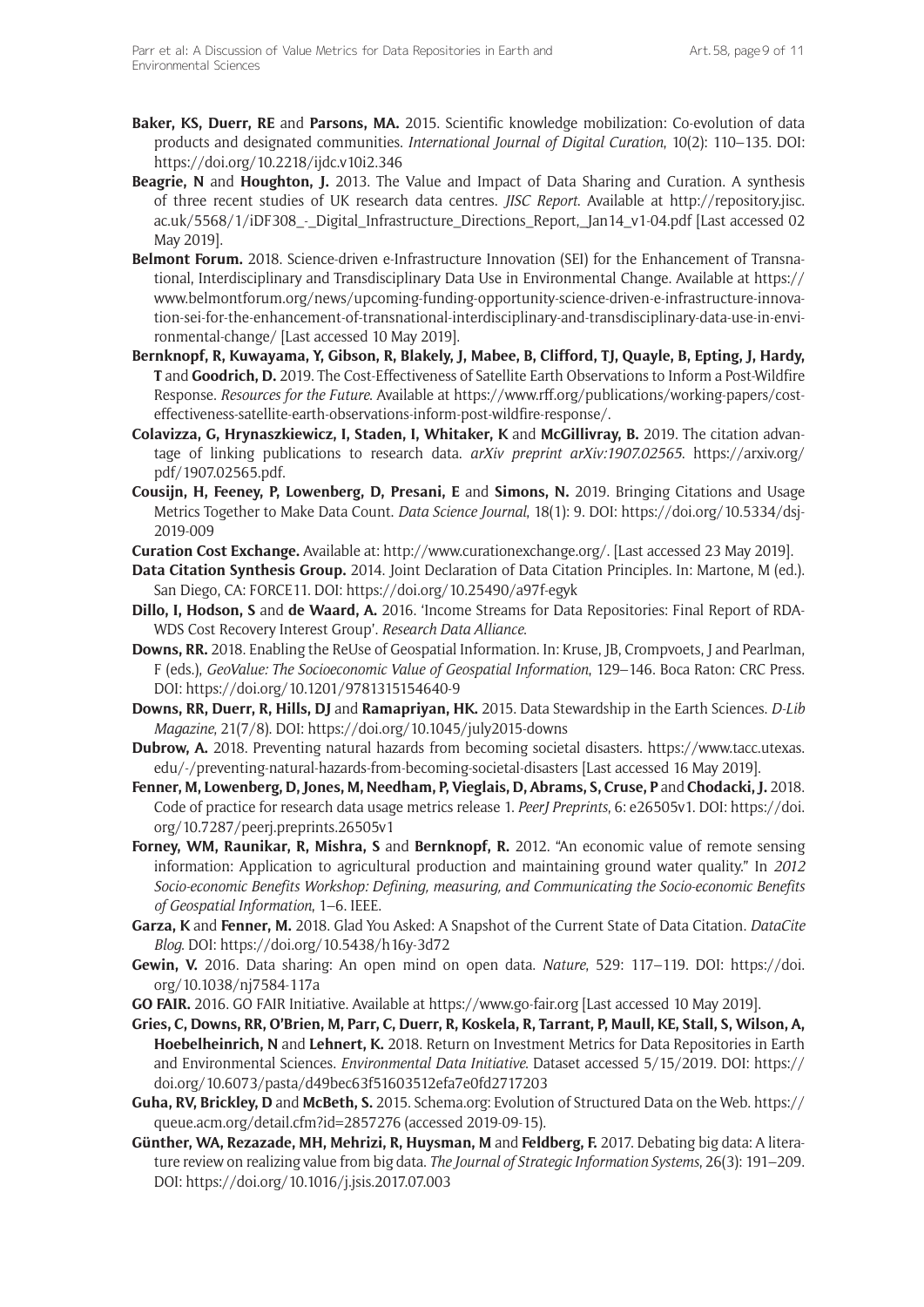- **International Data Corporation (IDC).** 2018. Worldwide Semiannual Big Data and Analytics Spending Guide. Available at https://www.idc.com/getdoc.jsp?containerId=IDC\_P33195 [Last accessed 16 May 2019].
- **IPCC.** 2014. *Climate Change 2014: Impacts, Adaptation, and Vulnerability. Part A: Global and Sectoral Aspects. Contribution of Working Group II to the Fifth Assessment Report of the Intergovernmental Panel on Climate Change*, Field, CB, Barros, VR, Dokken, DJ, Mach, KJ, Mastrandrea, MD, Bilir, TE, Chatterjee, M, Ebi, KL, Estrada, YO, Genova, RC, Girma, B, Kissel, ES, Levy, AN, MacCracken, S, Mastrandrea, PR and White, LL (eds.), 1132. Cambridge, United Kingdom and New York, NY, USA: Cambridge University Press. https:// www.ipcc.ch/site/assets/uploads/2018/02/WGIIAR5-PartA\_FINAL.pdf (Last accessed 2019-09-24).
- **Kratz, JE** and **Strasser, C.** 2015a. Making data count. *Scientific Data*, 2: 150039. DOI: https://doi. org/10.1038/sdata.2015.39
- **Kratz, JE** and **Strasser, C.** 2015b. Researcher perspectives on publication and peer review of data. *PLOS ONE*, 10(4): e0123377. DOI: https://doi.org/10.1371/journal.pone.0123377
- **Kuwayama, Y** and **Mabee, B.** 2018. Quantifying the socioeconomic benefits of satellite data applications at different decision-making scales. *AGU Fall Meeting Abstracts*. Available at https://ui.adsabs.harvard.edu/ abs/2018AGUFM.B44A..02K/abstract [Last accessed 09 May 2019].
- **Lawrence, SR, Connaway, LS** and **Brigham, KH.** 2001. Life Cycle Costs of Library Collections: Creation of Effective Performance and Cost Metrics for Library Resources. *College & Research Libraries* [Online], 62(6): 541–553. DOI: https://doi.org/10.5860/crl.62.6.541
- **Lindenmayer, D** and **Likens, GE.** 2013. Benchmarking Open Access Science Against Good Science. *Bulletin of the Ecological Society of America*, 94: 338–340. DOI: https://doi.org/10.1890/0012-9623-94.4.338
- **Longo, DL** and **Drazen, JM.** 2016. Data sharing. *New England Journal of Medicine*, 374(3): 276–7. DOI: https://doi.org/10.1056/NEJMe1516564
- **Maness, J, Duerr, R, Dulock, M, Fetterer, F, Hicks, G, Merredyth, A, Sampson, W** and **Wallace, A.** 2017. Revealing our melting past: Rescuing historical snow and ice data. *GeoRes J*, 14: 92–97. DOI: https://doi. org/10.1016/j.grj.2017.10.002
- **McNutt, M, Lehnert, K, Hanson, B, Nosek, BA, Ellison, AM** and **King, JL.** 2016. Liberating field science samples and data. *Science*, 351: 1024–1026. DOI: https://doi.org/10.1126/science.aad7048
- **Milham, MP, Cameron Craddock, R, Son, JJ, Fleischmann, M, Clucas, J, Xu, H, Koo, B, Krishnakumar, A, Biswal, BB, Castellanos, FX, Colcombe, S, Di Martino, A, Zuo, X-N** and **Klein, A.** 2018. Assessment of the impact of shared brain imaging data on the scientific literature. *Nature Communications*, 9: 1–7. DOI: https://doi.org/10.1038/s41467-018-04976-1
- **NOAA Stories.** 2019. (updated frequently). All Stories|National Oceanographic and Atmospheric Administration. Available at https://www.noaa.gov/stories/ [Last accessed 24 September, 2019].
- **Parsons, MA, Duerr, RE** and **Jones, MB.** 2019. The History and Future of Data Citation in Practice. *Data Science Journal*, 18(1): 52. DOI: https://doi.org/10.5334/dsj-2019-052
- **Phelps, R.** 2003. Only rigorous metrics can demonstrate the value of IT to the rest of the business. *Computer Weekly*, 22. December 16 2003.
- **Pinelli, JP, Rodriguez, D, Roueche, DB, Gurley, K, Baradaranshoraka, M, Cocke, S, Dong-Wook, S, Lapaiche, L** and **Gay, R.** 2018. Data management for the development of a flood vulnerability model. In: *Proceedings of European Safety and Reliability Conference*, Trondheim, Norway, 17–21 June 2018, 2781– 2788. DOI: https://doi.org/10.1201/9781351174664
- **Piwowar, HA, Vision, TJ** and **Whitlock, MC.** 2011. Data archiving is a good investment. *Nature*, 473: 285. (19 May 2011). DOI: https://doi.org/10.1038/473285a
- **Popkin, G.** 2019. Data sharing and how it can benefit your scientific career. *Nature*, 569: 7756. DOI: https:// doi.org/10.1038/d41586-019-01506-x
- **Ramapriyan, H** and **Behnke, J.** 2019. Importance and Incorporation of User Feedback in Earth Science Data Stewardship. *Data Science Journal*, 18(1). Ubiquity Press. DOI: https://doi.org/10.5334/dsj-2019-024
- **Rubin, H.** 1991. *Capacity Management Review*, 19(1): 1. (Jan 1991). DOI: https://doi.org/10.1016/0045- 7930(91)90013-8
- **Stall, S, Yarmey, LR, Boehm, R, Helena Cousin, H, Patricia Cruse, P, Joel Cutcher-Gershenfeld, J, Robin Dasler, R, de Waard, A, Duerr, R Elger, K, Fenner, M, Glaves, H, Hanson, B, Hausman, J, Heber, J, Hills, DJ, Hoebelheinrich, N, Hou, S, Kinkade, D, Koskela, R, Martin, R, Lehnert, K, Murphy, F, Nosek, B, Parsons, MA, Petters, J, Plante, R, Robinson, E, Samors, R, Servilla, M, Ulrich, R, Witt, M** and **Wyborn, L.** 2018. Advancing FAIR Data in Earth, Space, and Environmental Science. *Eos*, 99. Published on 05 November 2018. DOI: https://doi.org/10.1029/2018EO109301